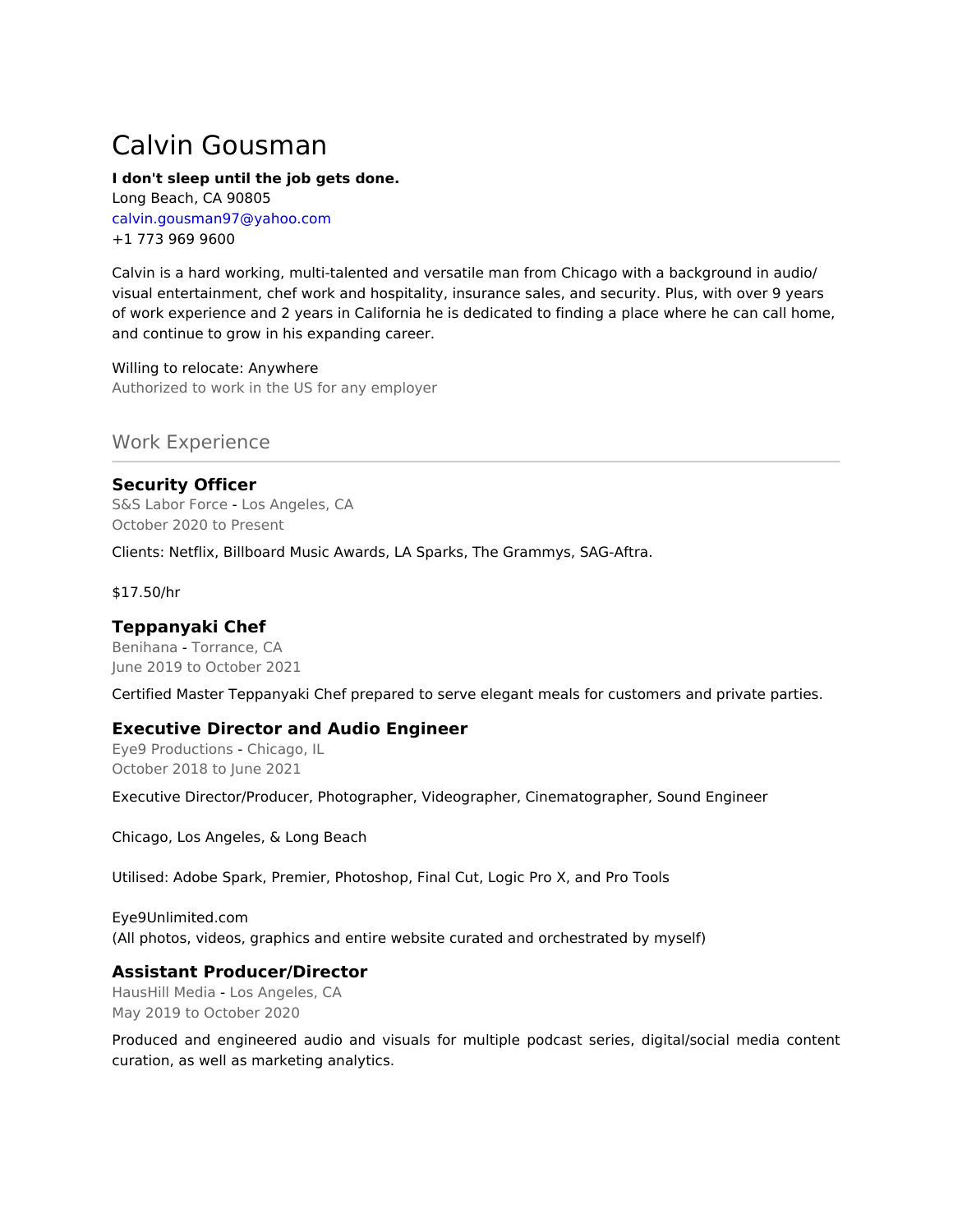Programs utilized:

Adobe Spark, Premier, Final Cut and Photoshop. I also handled most of the photography, and business email communication.

\$17/hour

#### **Security Officer**

Microsoft - Des Moines, IA January 2018 to May 2019

Microsoft Data Center Security, part-time during college.

\$13/hr

**Education** 

# **Bachelor's in Music Business and Environmental Science With An Emphasis In Biology**

Drake University - Des Moines, IA August 2016 to May 2019

## **High school diploma in General**

St Rita of Cascia - Chicago, IL August 2012 to May 2016

## Skills

- Microsoft Office (10+ years)
- Microsoft Word (10+ years)
- Microsoft Powerpoint (10+ years)
- Microsoft Outlook (7 years)
- Audio Editing (10+ years)
- Sound Engineering (10+ years)
- Audio Production (10+ years)
- Analysis Skills (5 years)
- Analytics (5 years)
- Adobe Acrobat (4 years)
- Logic Pro X (10+ years)
- Digital Media (6 years)
- Hospitality Experience (8 years)
- Content Development (4 years)
- Content Management (4 years)
- Supervising (4 years)
- CCTV (4 years)
- Security (5 years)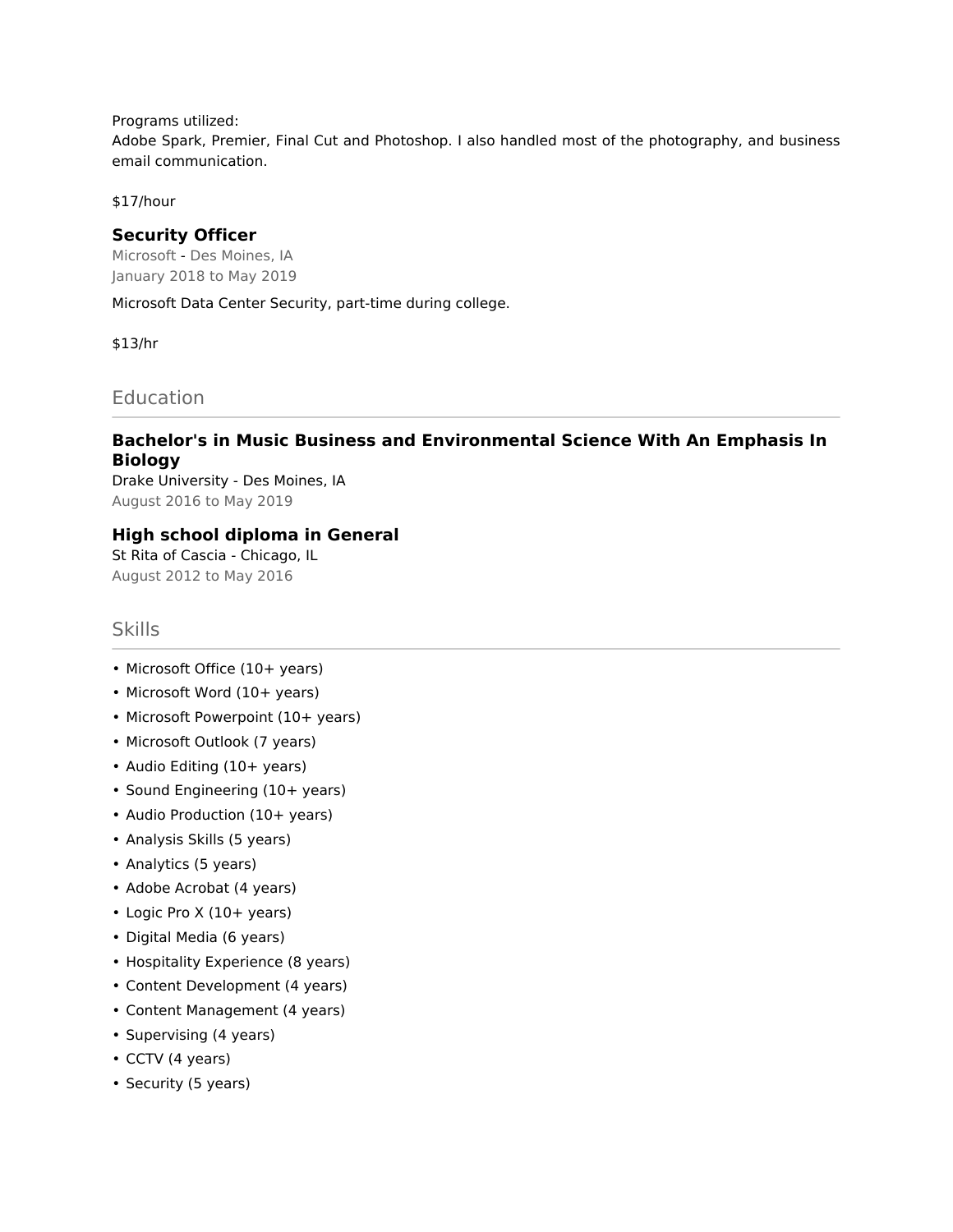- Adobe Premiere (5 years)
- Google Analytics
- Adobe Photoshop (6 years)
- Web Design (7 years)
- Adobe Illustrator (4 years)
- Graphic Design (5 years)
- Adobe Lightroom (4 years)
- Photography (9 years)
- Photo Editing (7 years)
- Video Editing (6 years)
- Final Cut Pro (4 years)
- Website Maintenance (7 years)
- Wix (7 years)
- A/V Technology (8 years)
- Production planning (5 years)
- Project scheduling (5 years)
- Schedule management (5 years)
- Pro Tools (3 years)
- Video Production (6 years)
- Chef (9 years)
- Cooking (10+ years)
- Filming

#### Languages

- English Fluent
- French Fluent
- Spanish Beginner

#### Links

<https://www.eye9unlimited.com>

<https://www.haushillentertainment.com/thehighlyfepodcast>

Awards

#### **National Honors Society - Saint Rita High School**

May 2016

All four years of High School Chicago, IL